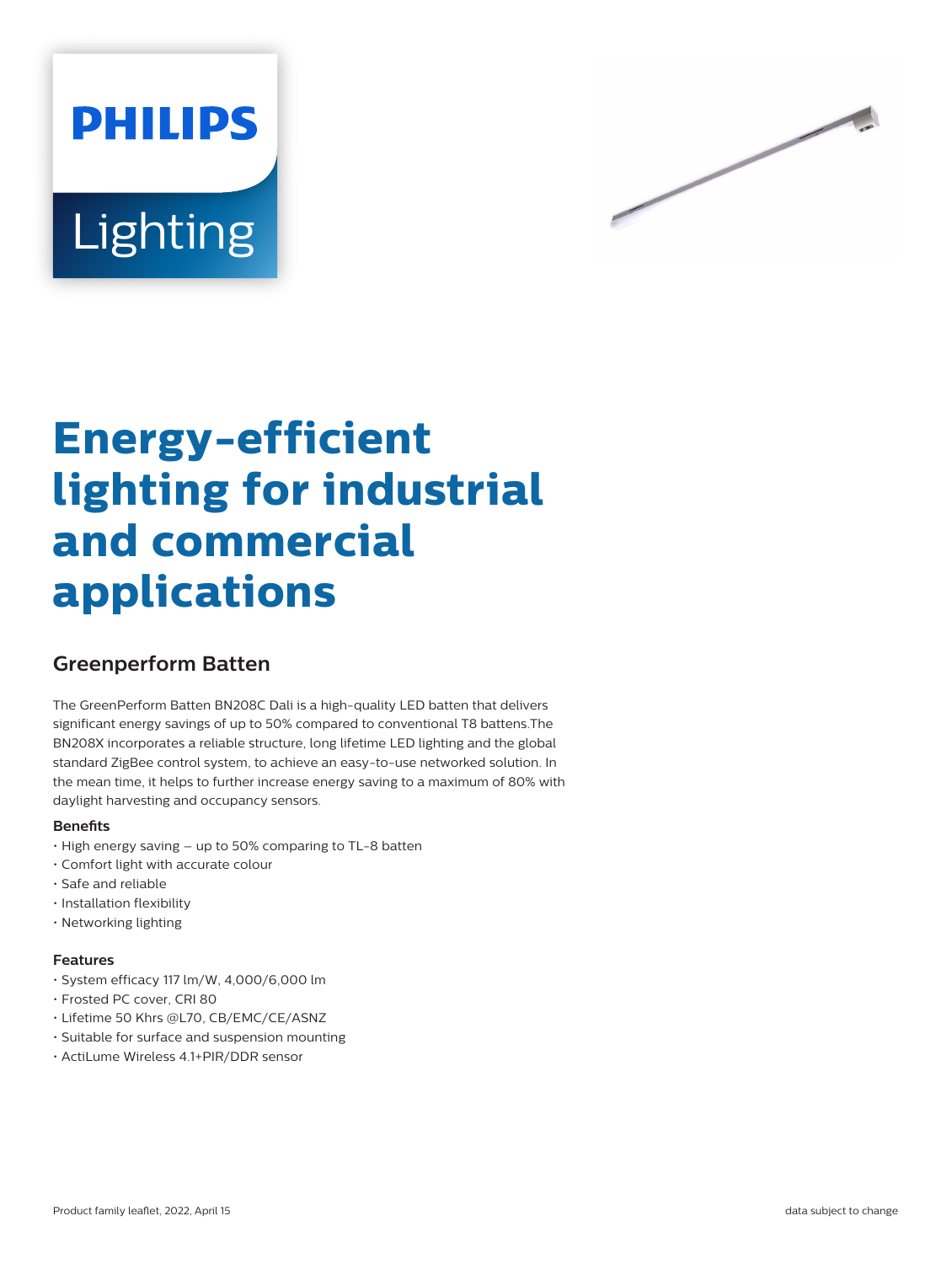### **Greenperform Batten**

#### **Application**

- General lighting
- Cove lighting
- Indoor parking

#### **Warnings and Safety**

- The product is IPX0 & as such is not protected against water ingress and as such we strongly recommend that the environment in which the luminaire is to be installed is suitably checked
- If the above advice is not taken and the luminaires are subject to water ingress, Philips/Signify cannot guarantee safe failure and product warranty will become void

#### **Accessories**



Ordercode 911401567501, 911401567601, 911401567701, 911401567801, 911401568001, 911401568201, 911401568301, 911401831599, 911401831699, 911401831999, 911401832099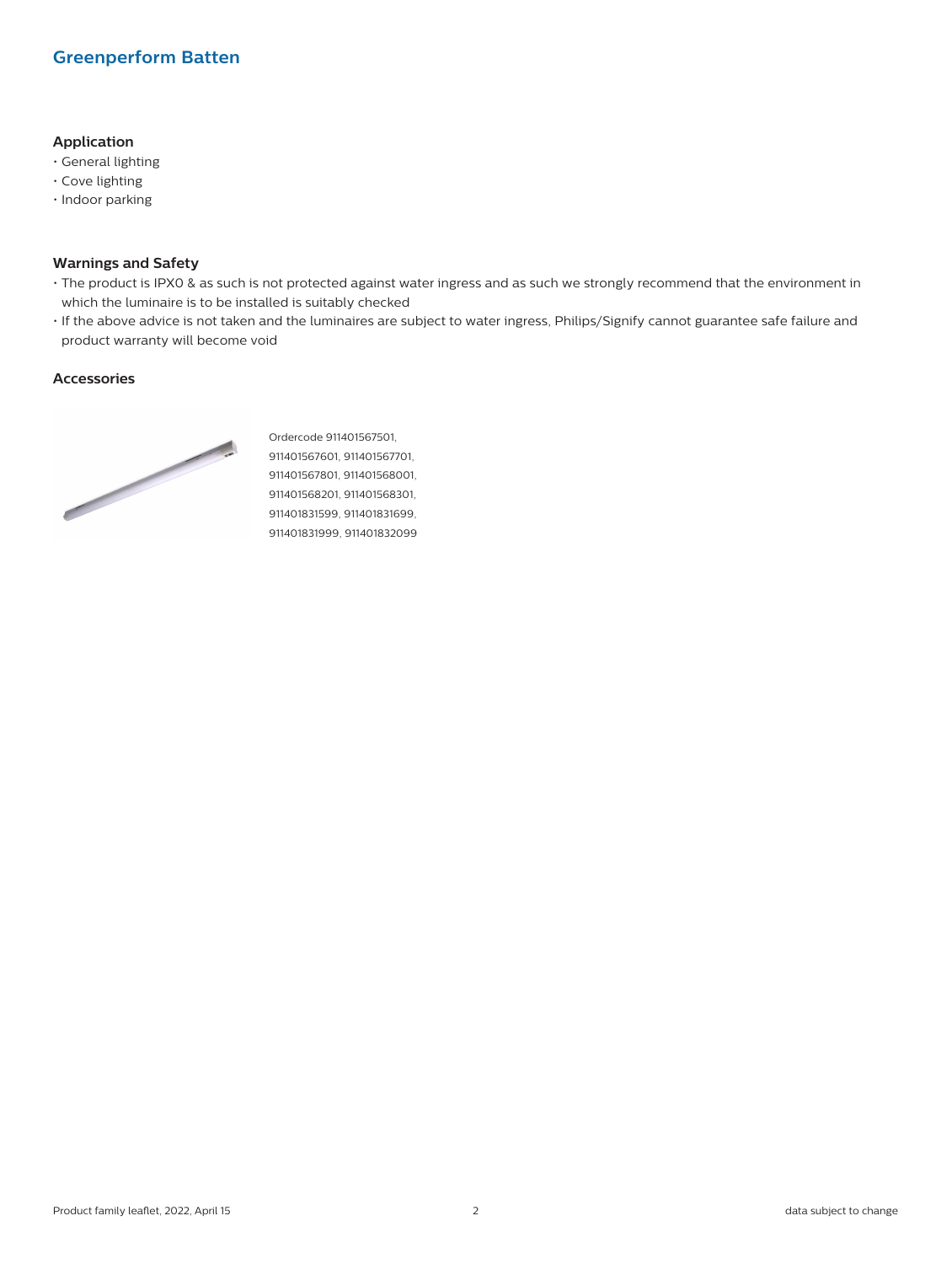## **Greenperform Batten**

| <b>Application Conditions</b>              |                    |
|--------------------------------------------|--------------------|
| Ambient temperature range                  | 0 to +40 $°C$      |
| <b>Maximum dimming level</b>               | 1% (depends on     |
|                                            | dimmer, ELV)       |
|                                            |                    |
| <b>Approval and Application</b>            |                    |
| Mech. impact protection code               | IK <sub>O</sub> 3  |
| Ingress protection code                    | <b>IP20</b>        |
|                                            |                    |
| <b>Controls and Dimming</b>                |                    |
| <b>Dimmable</b>                            | Yes                |
|                                            |                    |
| <b>Operating and Electrical</b>            |                    |
| <b>Input Voltage</b>                       | 220 to 240 V       |
|                                            |                    |
| <b>General Information</b>                 |                    |
| <b>CE mark</b>                             | CE mark            |
| <b>Protection class IEC</b>                | Safety class I (I) |
| Optical cover/lens type                    | $\Omega$           |
| <b>Driver included</b>                     | Yes                |
| <b>ENEC mark</b>                           |                    |
| <b>Flammability mark</b>                   | <b>NO</b>          |
| Gear                                       |                    |
| Glow-wire test                             | 650/30             |
| Light source replaceable                   | <b>No</b>          |
| Number of gear units                       | 1 unit             |
| Optic type                                 | <b>WB</b>          |
| UI mark                                    | <b>No</b>          |
|                                            |                    |
| <b>Initial Performance (IEC Compliant)</b> |                    |
| <b>Initial chromaticity</b>                |                    |
| Init. Colour rendering index               | 80                 |
| <b>Initial LED luminaire efficacy</b>      | 118 lm/W           |
| <b>Luminous flux tolerance</b>             | $+/-7.5%$          |
|                                            |                    |
| <b>Mechanical and Housing</b>              |                    |
| Colour                                     | White              |

#### **General Information**

| Order Code   | <b>Full Product Name</b>             | Lamp family code |  |  |  |
|--------------|--------------------------------------|------------------|--|--|--|
| 911401831599 | BN208X LED40/NW L1200 ACW2 OS ACF EN | LED40S           |  |  |  |
| 911401831699 | BN208X LED40/CW L1200 ACW2 OS ACF EN | LED40S           |  |  |  |
| 911401831999 | BN208X LED60/NW L1500 ACW2 OS ACF EN | LED60S           |  |  |  |
| 911401832099 | BN208X LED60/CW L1500 ACW2 OS ACF EN | LED60S           |  |  |  |

#### **Initial Performance (IEC Compliant)**

|                   |                          | Init. Corr. Colour | <b>Initial</b> | <b>Initial</b><br>input |                   |                              | Init. Corr. Colour | <b>Initial</b> | <b>Initial</b><br>input |
|-------------------|--------------------------|--------------------|----------------|-------------------------|-------------------|------------------------------|--------------------|----------------|-------------------------|
|                   |                          |                    |                |                         |                   |                              |                    |                |                         |
| <b>Order Code</b> | <b>Full Product Name</b> | Temperature        | luminous flux  | power                   | <b>Order Code</b> | <b>Full Product Name</b>     | Temperature        | luminous flux  | power                   |
| 911401831599      | BN208X LED40/NW          | 4000 K             | 4000 lm        | 34 W                    | 911401831999      | BN208X LED60/NW              | 4000 K             | 6000 lm        | 51 W                    |
|                   | L1200 ACW2 OS ACF        |                    |                |                         |                   | L1500 ACW2 OS ACF            |                    |                |                         |
|                   | EN                       |                    |                |                         |                   | EN                           |                    |                |                         |
| 911401831699      | BN208X LED40/CW          | 6500 K             | 4000 lm        | 34 W                    |                   | 911401832099 BN208X LED60/CW | 6500K              | 6000 lm        | 51 W                    |
|                   | L1200 ACW2 OS ACF        |                    |                |                         |                   | L1500 ACW2 OS ACF            |                    |                |                         |
|                   | EN                       |                    |                |                         |                   | EN                           |                    |                |                         |